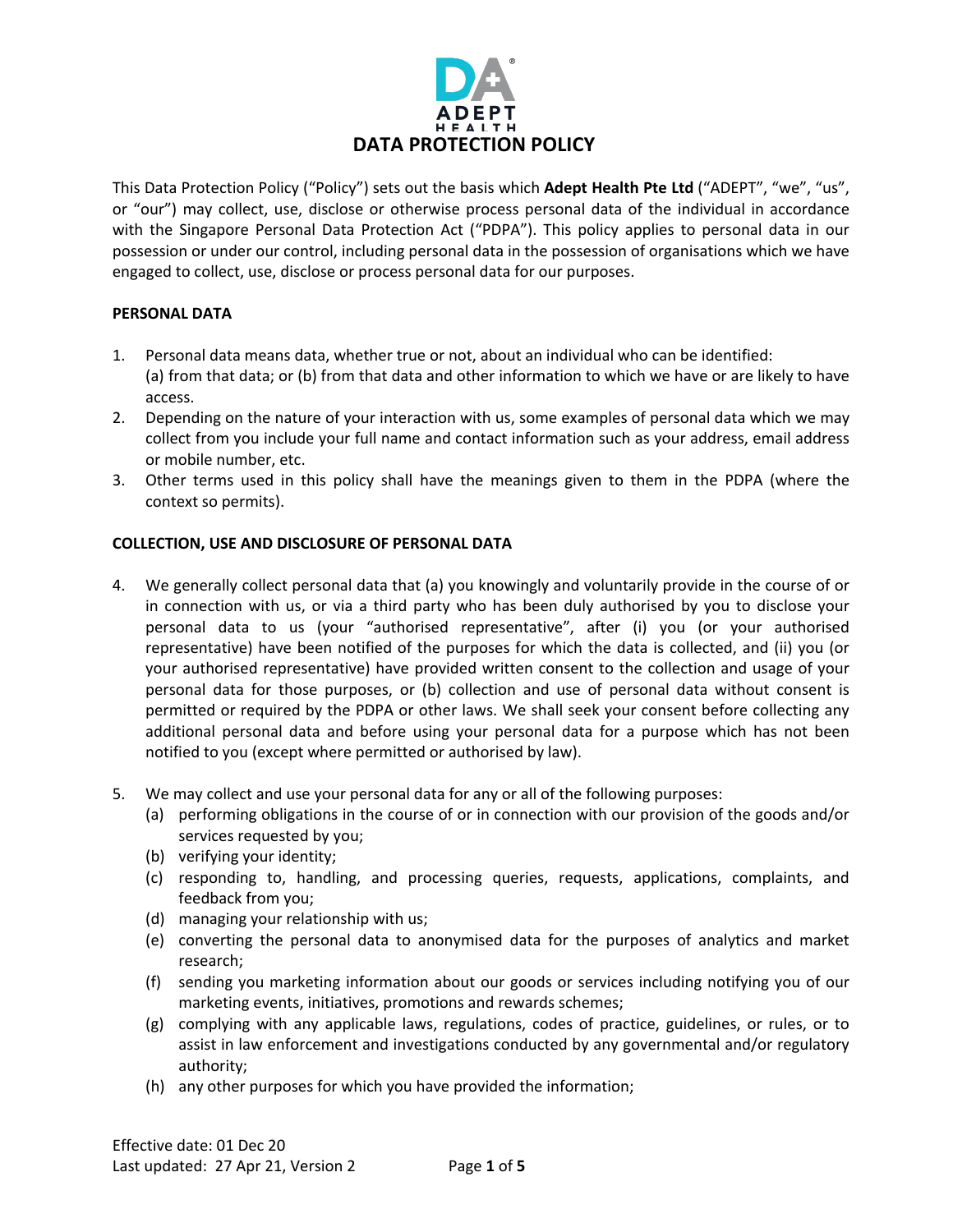

- (i) transmitting to any unaffiliated third parties including our third party service providers and agents, and relevant governmental and/or regulatory authorities, whether in Singapore or abroad, for the aforementioned purposes; and
- (j) any other incidental business purposes related to or in connection with the above.
- 6. We may disclose your personal data:
	- (a) To our affiliated companies or any relevant parties, where such disclosure is required for performing obligations in the course of or in connection or with our provision of the goods or services requested by you; or
	- (b) to third party service providers, agents and other organisations we have engaged to perform any of the functions listed in clause 5 above for us; or
	- (c) To a buyer or other successor in the event of a merger, divestiture, restructuring, reorganization, dissolution or other sale or transfer of some or all of ADEPT's assets, whether as a going concern or as part of bankruptcy, liquidation or similar proceeding, in which personal data maintained by ADEPT is among the assets transferred.
- 7. The purposes listed in the above clauses may continue to apply even in situations where your relationship with us (for example, pursuant to a contract) has been terminated or altered in any way, for a reasonable period thereafter (including, where applicable, a period to enable us to enforce our rights under any contract with you).

### **WITHDRAWING YOUR CONSENT**

- 8. The consent that you provide for the collection, use and disclosure of your personal data will remain valid until such time it is withdrawn by you.
- 9. Upon receipt of your request to withdraw your consent, we may require reasonable time (depending on the complexity of the request and its impact on our relationship with you) for your request to be processed and for us to notify you of the consequences of us acceding to the same, including any legal consequences which may affect your rights and liabilities to us. In general, we shall seek to process your request within **10 days** of receiving it.
- 10. Whilst we respect your decision to withdraw your consent, please note that depending on the nature and scope of your request, we may not be in a position to continue providing our goods or services to you and we shall, in such circumstances, notify you before completing the processing of your request. Should you decide to cancel your withdrawal of consent, please inform your insurer or company.
- 11. Please note that withdrawing consent does not affect our right to continue to collect, use and disclose personal data where such collection, use and disclose without consent is permitted or required under applicable laws. For the avoidance of doubt, such withdrawal of consent shall not require us to delete any personal data that has already been collected by us from our records. Such retention shall be subject to clauses 18 and 19 below.

# **ACCESS TO AND CORRECTION OF PERSONAL DATA**

12. If you wish to make (a) an access request for access to a copy of the personal data which we hold about you or information about the ways in which we use or disclose your personal data, or (b) a correction request to correct or update any of your personal data which we hold about you, you may submit your request.

Effective date: 01 Dec 20 Last updated: 27 Apr 21, Version 2 Page **2** of **5**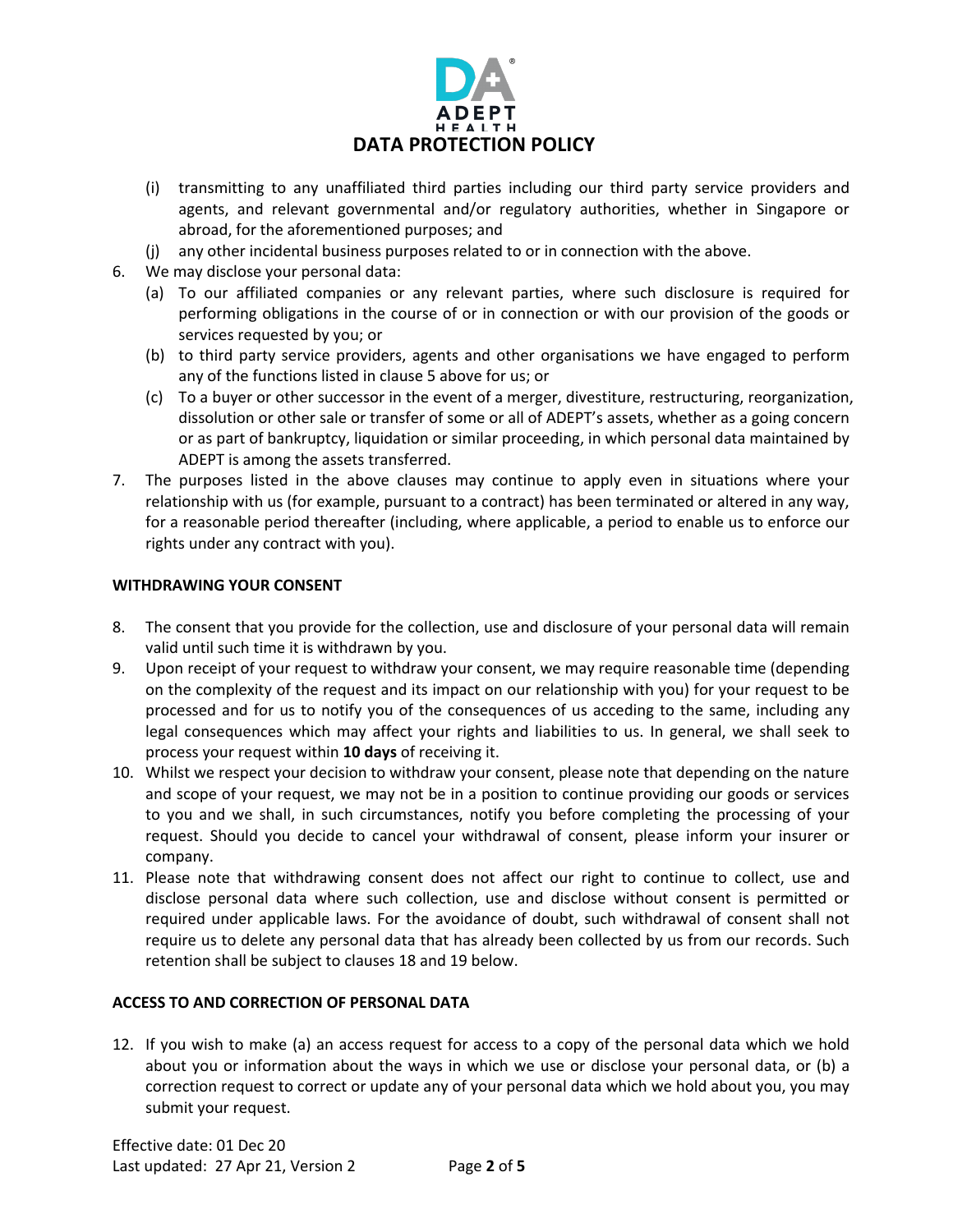

- 13. We will respond to your access request within **30 days** after receiving your request. We will generally provide reason (except where we are not required to do so under the PDPA), if we are unable to fulfil the access request.
- 14. We will not provide information under the access requirement for:-
	- (a) opinion data kept solely for an evaluative purpose;
	- (b) any examination, examination scripts and, prior to the release of examination results, examination results;
	- (c) the personal data of the beneficiaries of a private trust kept solely for the purpose of administering the trust;
	- (d) personal data kept by an arbitral institution or a mediation centre solely for the purposes of arbitration or mediation proceedings administered by the arbitral institution or mediation centre;
	- (e) documents related to a prosecution if all proceedings related to the prosecution have not been completed;
	- (f) personal data subject to legal privilege;
	- (g) personal data which, if disclosed, would reveal confidential commercial information that could, in the opinion of a reasonable person, harm the competitive position of the organisation;
	- (h) personal data collected, used or disclosed without consent pursuant to the exemptions in the PDPA, for the purposes of an investigation if the investigation and associated proceedings and appeals have not been completed;
	- (i) the personal data was collected or created by a mediator or arbitrator in the conduct of a mediation or arbitration for which he was appointed to act —
		- $\triangleright$  under a collective agreement under the Industrial Relations Act (Cap. 136) or by agreement between the parties to the mediation or arbitration;
		- $\triangleright$  under any written law; or
		- $\triangleright$  by a court, arbitral institution or mediation centre.
	- (j) any request:-
		- $\triangleright$  That would unreasonably interfere with the operations of the organisation because of the repetitious or systematic nature of the requests;
		- $\triangleright$  If the burden or expense of providing access would be unreasonable to the organisation or disproportionate to the individual's interests;
		- $\triangleright$  For information that does not exist or cannot be found;
		- $\triangleright$  For information that is trivial; and
		- $\triangleright$  That is otherwise frivolous or vexatious.
	- (k) personal data or other information shall not be provided to an individual if the provision of that personal data or information could reasonably be expected to:
		- $\triangleright$  Threaten the safety or physical or mental health of an individual other than the individual who made the request;
		- $\triangleright$  Cause immediate or grave harm to the safety or to the physical or mental health of the individual who made the request;
		- $\triangleright$  Reveal personal data about another individual;
		- $\triangleright$  Reveal the identity of an individual who has provided personal data about another individual and the individual providing the personal data does not consent to the disclosure of his/her identity; or is contrary to national interest.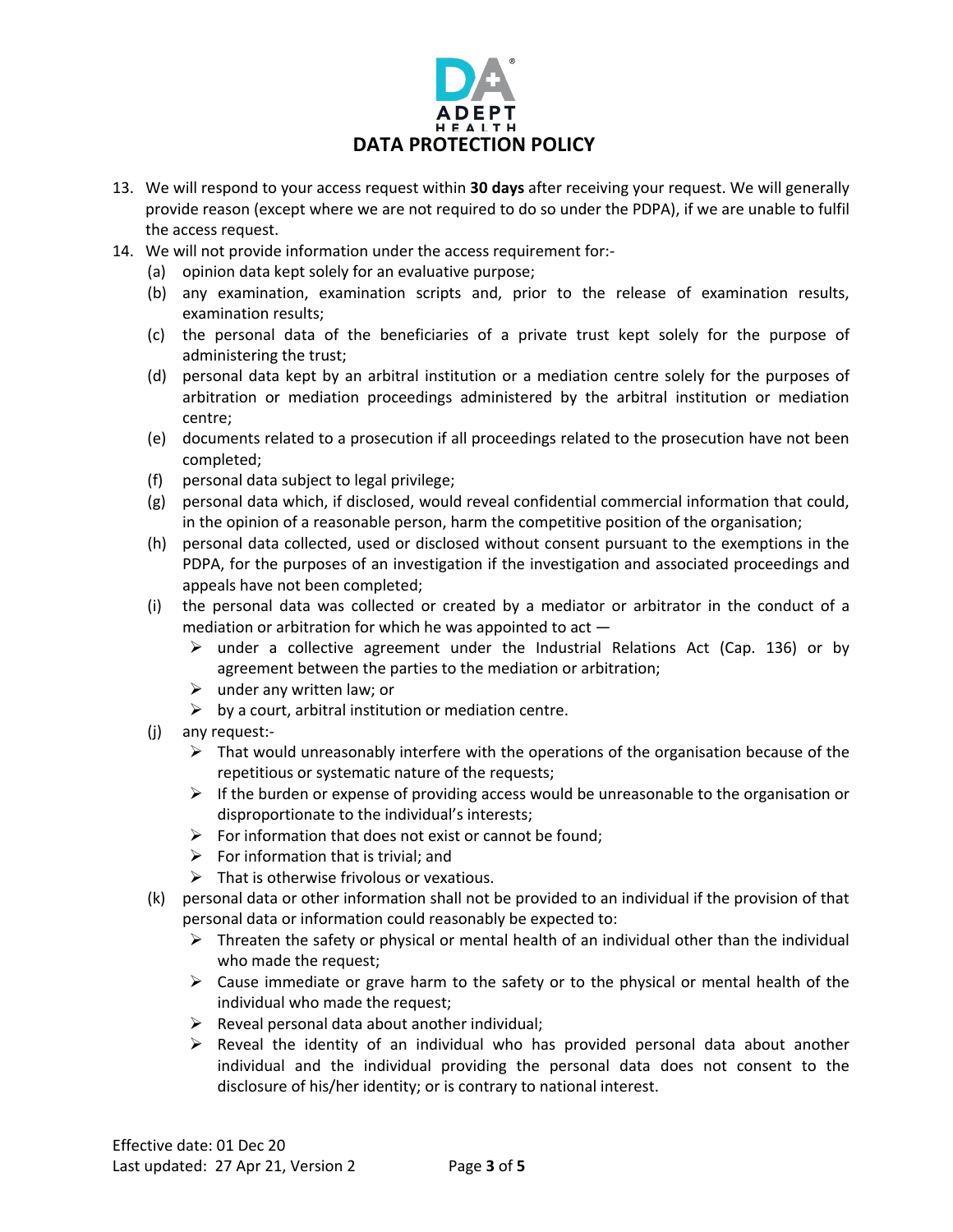

(l) If personal data has been disclosed to a prescribed law enforcement agency without the consent of the individual or pursuant to the exemptions in the PDPA, we shall not be required to inform the individual of such disclosure.

(m)

### **CORRECTION OF PERSONAL DATA**

- 15. If you wish to make a correction request to correct or update any of your personal data which we hold, you may submit your request via email to our Data Protection Officer at the contact details provided below.
- 16. We will respond to your correction request as soon as reasonably possible. Should we not be able to correct the correction request within **10 days** after receiving your request, we will inform you in writing via email of the time by which we will be able to fulfil your correction request. If we are unable to make a correction requested by you, we shall generally inform you of the reasons why we are unable to do so (except where we are not required to do so under the PDPA).
- 17. Correction request will not be approved in respect of:
	- (a) opinion data kept solely for an evaluative purpose;
	- (b) any examination conducted by an education institution, examination scripts and, prior to the release of examination results, examination results;
	- (c) the personal data of the beneficiaries of a private trust kept solely for the purpose of administering the trust;
	- (d) personal data kept by an arbitral institution or a mediation centre solely for the purposes of arbitration or mediation proceedings administered by the arbitral institution or mediation centre; or
	- (e) a document related to a prosecution if all proceedings related to the prosecution have not been completed.

#### **PROTECTION OF PERSONAL DATA**

- 18. To safeguard your personal data from unauthorised access, collection, use, disclosure, copying, modification, disposal or similar risks, we have introduced appropriate administrative, physical and technical measures such as up-to-date antivirus and firewall protection, encryption and the use of privacy filters to secure all storage and transmission of personal data by us, and disclosing personal data both internally and to our authorised third party service providers and agents only on a needto-know basis.
- 19. You should be aware, however, that no method of transmission over the Internet or method of electronic storage is completely secure. While security cannot be guaranteed, we strive to protect the security of your information and are constantly reviewing and enhancing our information security measures.

#### **ACCURACY OF PERSONAL DATA**

20. We generally rely on personal data provided by you (or your authorised representative). In order to ensure that your personal data is current, complete and accurate, please update us through email to our DPO or your authorised representative .